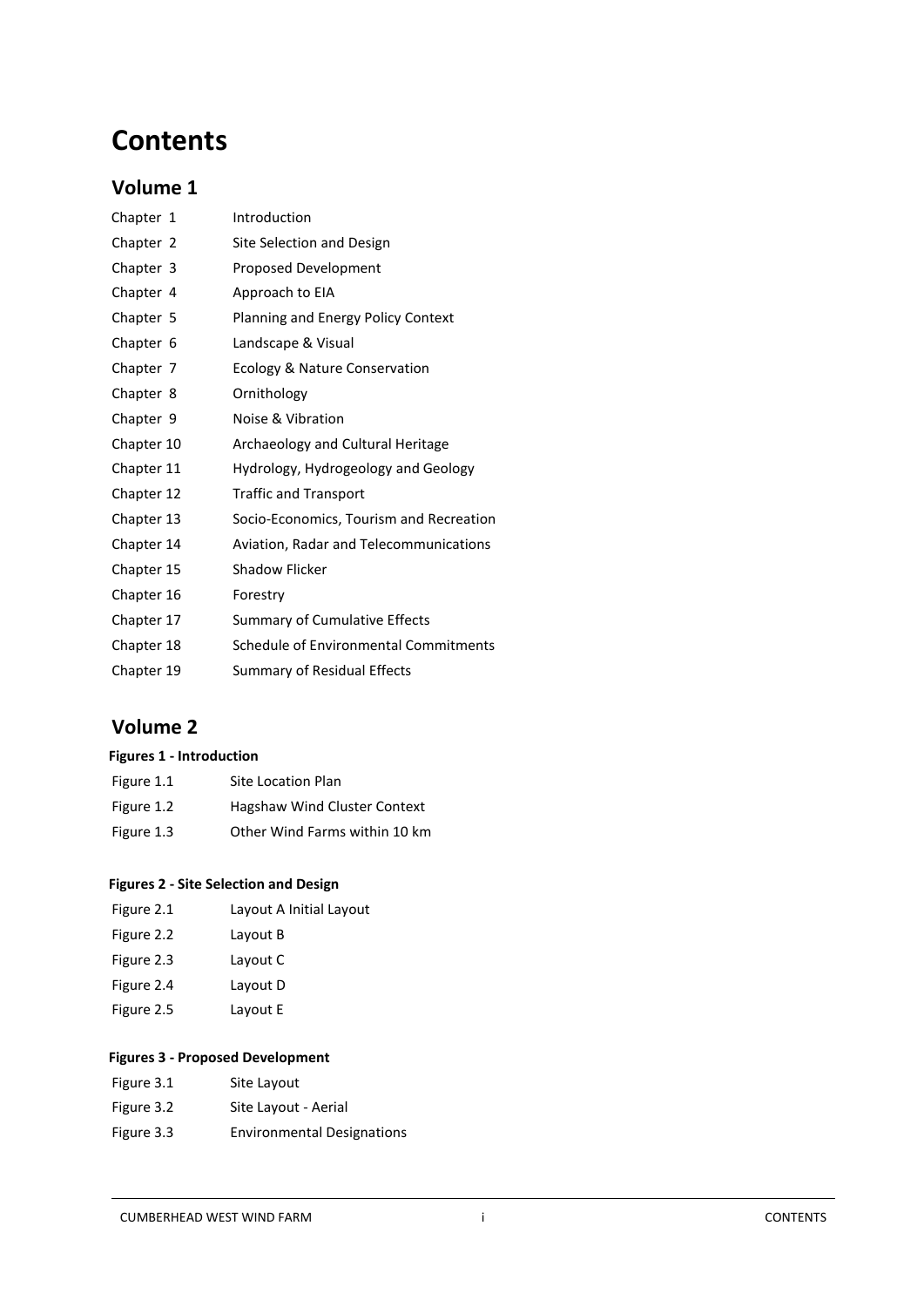| Figure 3.4  | Developments within 5 km                                    |
|-------------|-------------------------------------------------------------|
| Figure 3.5  | <b>Typical Turbine Elevation</b>                            |
| Figure 3.6  | <b>Typical Turbine Foundation Design</b>                    |
| Figure 3.7  | <b>Typical Crane Hardstanding Detail</b>                    |
| Figure 3.8  | Route to Site                                               |
| Figure 3.9  | <b>Typical Access Track Cross-Section</b>                   |
| Figure 3.10 | <b>Existing and New Access Tracks</b>                       |
| Figure 3.11 | Substation Elevation and Battery Storage Facility Elevation |
| Figure 3.12 | Meteorological Monitoring Mast                              |
| Figure 3.13 | <b>Construction Compound</b>                                |
|             |                                                             |

Figure 3.14 Core Paths and Wider Path Network

# 1.1.1 **Figures 6 - Landscape and Visual**

| Figure 6.1  | Site Location and LVIA Study Area                                                                     |
|-------------|-------------------------------------------------------------------------------------------------------|
| Figure 6.2  | Blade Tip ZTV up to 35 km                                                                             |
| Figure 6.3  | Blade Tip ZTV up to 20 km                                                                             |
| Figure 6.4  | Landscape Designations within 35 km                                                                   |
| Figure 6.5  | Landscape Designations within 20 km                                                                   |
| Figure 6.6  | Blade Tip ZTV up to 20 km with Landscape Designations                                                 |
| Figure 6.7  | Landscape Character Types within 35 km                                                                |
| Figure 6.8  | Landscape Character Types within 20 km                                                                |
| Figure 6.9  | Blade Tip ZTV up to 15 km with Landscape Character Types                                              |
| Figure 6.10 | Topography within 35 km Study Area                                                                    |
| Figure 6.11 | Local Landscape Character Context within 5 km                                                         |
| Figure 6.12 | Principal Visitor Receptors to 35 km                                                                  |
| Figure 6.13 | Blade Tip ZTV up to 35 km with Principal Visual Receptors                                             |
| Figure 6.14 | Blade Tip ZTV up to 35 km with Viewpoints                                                             |
| Figure 6.15 | Blade Tip ZTV to 35km (NE Quadrant)                                                                   |
| Figure 6.16 | Blade Tip ZTV to 35km (SE Quadrant)                                                                   |
| Figure 6.17 | Blade Tip ZTV to 35km (SW Quadrant)                                                                   |
| Figure 6.18 | Blade Tip ZTV to 35km (NW Quadrant)                                                                   |
| Figure 6.19 | Hub Height ZTV to 35 km                                                                               |
| Figure 6.20 | Hub Height ZTV to 20 km                                                                               |
| Figure 6.21 | Hub Height ZTV to 35km (NE Quadrant)                                                                  |
| Figure 6.22 | Hub Height ZTV to 35km (SE Quadrant)                                                                  |
| Figure 6.23 | Hub Height ZTV to 35km (SW Quadrant)                                                                  |
| Figure 6.24 | Hub Height ZTV to 35km (NW Quadrant)                                                                  |
| Figure 6.25 | Other Wind Farms 35 km                                                                                |
| Figure 6.26 | Other Wind Farms 15 km                                                                                |
| Figure 6.27 | Cumulative ZTV with Nutberry, Galawhistle, Hagshaw Hill, Hagshaw Hill Extension and Hazelside<br>Farm |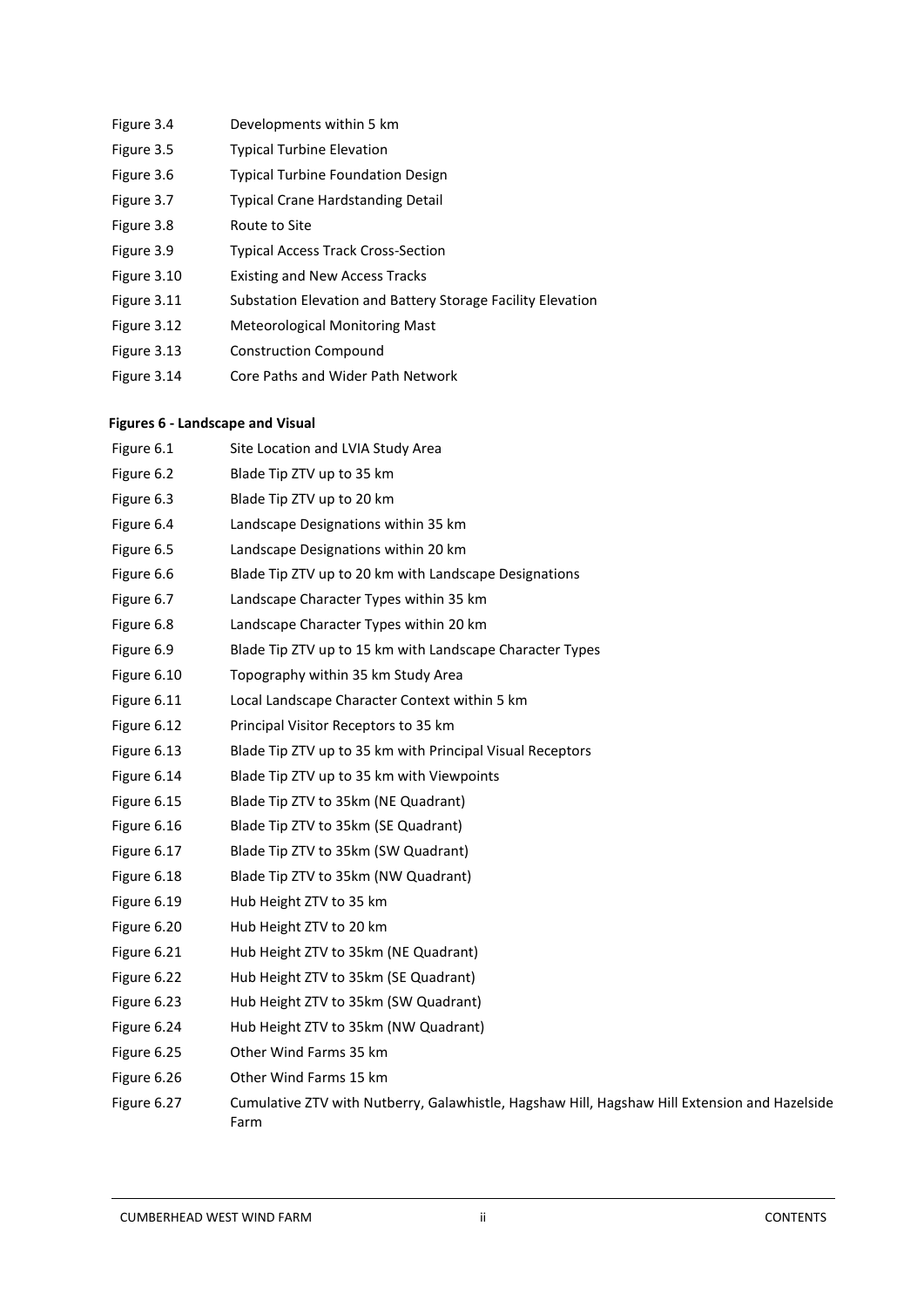| Figure 6.28 | Cumulative ZTV with Auchrbert, Kype Muir, Dungavel and Bankend Rig                                                                                            |
|-------------|---------------------------------------------------------------------------------------------------------------------------------------------------------------|
| Figure 6.29 | Cumulative ZTV with Birkhill, Auchren Farm, JJ Farm Turbine, Nether Fauldhouse, Letham Farm,<br>Low Whistleside Farm, Yonderton Farm, Lochhead and Eastertown |
| Figure 6.30 | Cumulative ZTV with Middlemuir and Andershaw                                                                                                                  |
| Figure 6.31 | Cumulative ZTV with Cumberhead, Dalquhandy, Douglas West and Hagshaw Hill Repowered                                                                           |
| Figure 6.32 | Cumulative ZTV with Broken Cross, Broken Cross Small Turbines and M74 Eco Park                                                                                |
| Figure 6.33 | Cumulative ZTV with Kype Muir Extension and Bankend Rig II                                                                                                    |
| Figure 6.34 | Cumulative ZTV with Penbreck and Kennoxhead                                                                                                                   |
| Figure 6.35 | Cumulative ZTV with Douglas West Extension and Hare Craig                                                                                                     |
| Figure 6.36 | Cumulative ZTV with Glentaggart and Kennoxhead Extension                                                                                                      |

## **Figures 7 - Ecology**

| Figure 7.1    | Ecological Designated Sites within 5km                                                |
|---------------|---------------------------------------------------------------------------------------|
| Figure 7.2    | Carbon and Peatland Map (2016)                                                        |
| Figure 7.3a-e | NVC & Habitats Study Area and Survey Results                                          |
| Figure 7.4a-e | Potential GWDTE Study Area and Survey Results                                         |
| Figure 7.5A   | <b>Protected Species Survey Results</b>                                               |
| Figure 7.6    | Desk Study Results                                                                    |
| Figure 7.7    | Bats Study Area                                                                       |
| Figure 7.8    | <b>Preliminary Bat Roost Assessment Results</b>                                       |
| Figure 7.9    | Overall Median Risk Assessment (June, July, August, September) for Common Pipistrelle |
| Figure 7.10   | Overall Median Risk Assessment (June, July, August, September) for Soprano Pipstrelle |
| Figure 7.11   | Overall Median Risk Assessment (June, July, August, September) for Nyctalus Spp.      |
| Figure 7.12   | Fish Habitat Survey Results 2019                                                      |
| Figure 7.13   | Outline Habitat Management Plan: Management Areas                                     |
|               |                                                                                       |

## **Figures 8 - Ornithology**

| Figure 8.1 | Ornitholgical Designated Sites within 20km                                                                                   |
|------------|------------------------------------------------------------------------------------------------------------------------------|
| Figure 8.2 | Wind Farm Projects within 2km                                                                                                |
| Figure 8.3 | Site Boundary and Study Area                                                                                                 |
| Figure 8.4 | Flight Activity Surveys Vantage Points and Viewsheds                                                                         |
| Figure 8.5 | Raptor Flight Activity: 2019 Breeding Season and Non-Breeding Season 2019/2020                                               |
| Figure 8.6 | Golden Plover, Herring Gull and Pink Footed Goose Flight Activity: Breeding Season 2019 and<br>Non-Breeding Season 2019/2020 |
| Figure 8.7 | Wader Activity: Breeding Season 2019 and Non-Breeding Season 2019/2020                                                       |

Figure 8.8 Black Grouse Historic Records

# **Figure 9 - Noise and Vibration**

Figure 9.1 Noise Sensitive Receptors Locations

# **Figures 10 - Cultural Heritage**

Figure 10.1 Inner Study Area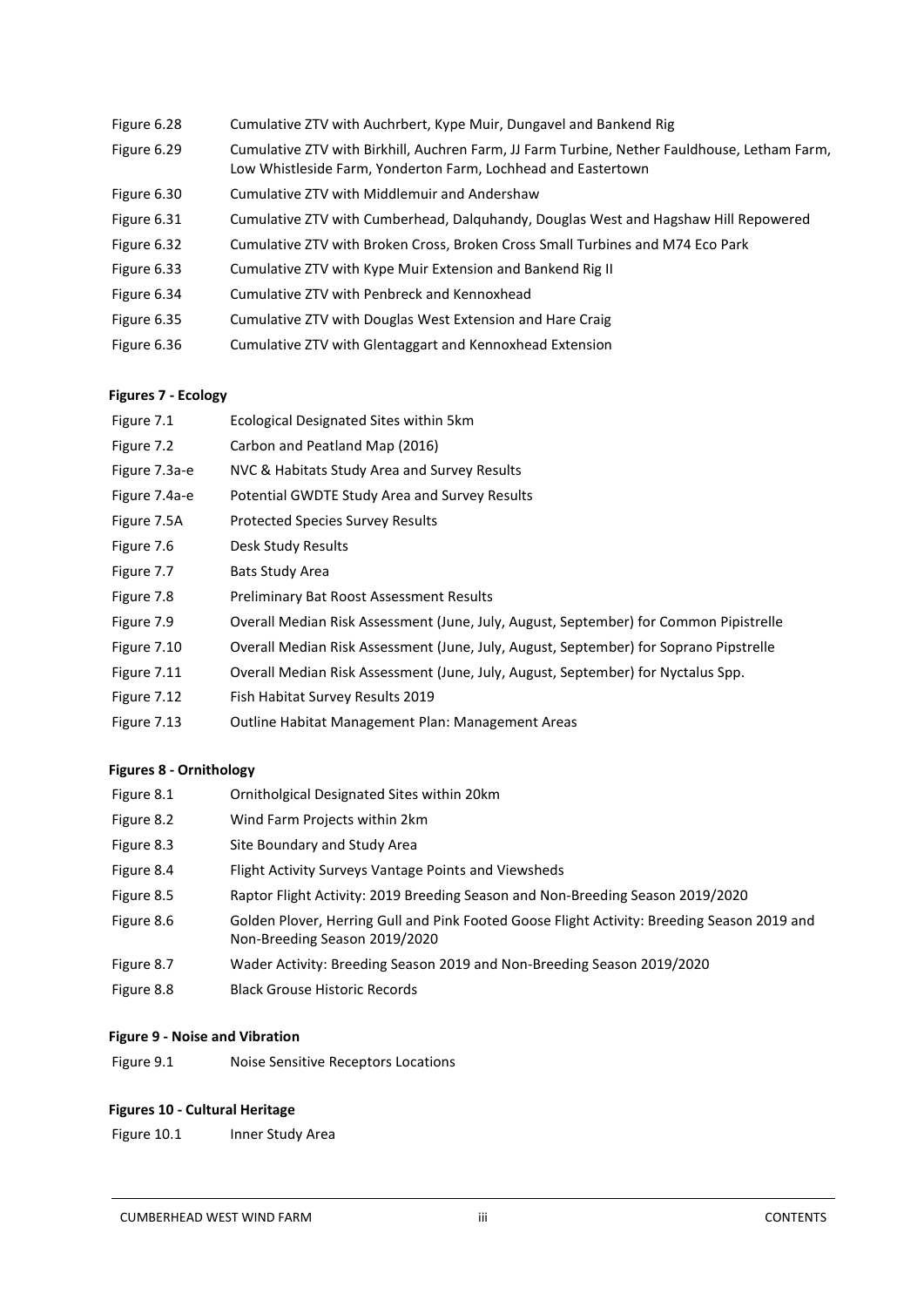| Figure 10.2 | Outer Study Area                                  |
|-------------|---------------------------------------------------|
| Figure 10.3 | <b>Cumulative Schemes</b>                         |
| Figure 10.4 | Wireline Image - Dungavel Hill, Cairn             |
| Figure 10.5 | Wireline Image - Black Hill, Fort and Cairn       |
| Figure 10.6 | Wireline Image - New Lanark World Heritage Site   |
| Figure 10.7 | Wireline Image - Corra Linn, Bonnington Pavillion |

## **Figures 11 - Hydrology, Hydrogeology and Geology**

Figure 11.1 Hydrology Study Area Figure 11.2 Watercourses and Waterbodies Figure 11.3 Solid Geology Figure 11.4 Superficial Geology Figure 11.5a Peat Survey Results Overview Figure 11.5b Peat Survey Results South and West Figure 11.5c Peat Survey Results Centre and North Figure 11.5d Peat Survey Results East Figure 11.6 Potential GWDTE

## **Figure 12 - Traffic and Transport**

Figure 12.1 Traffic Count Locations

#### **Figure 15 - Shadow Flicker**

| Figure 15.1 | Shadow Flicker Study Area |
|-------------|---------------------------|
| Figure 15.2 | Shadow Flicker Map        |
| Figure 15.3 | Cumulative Study Area     |
| Figure 15.4 | <b>Cumulative Map</b>     |

## **Figures 16 - Forestry**

| Figure 16.1 | <b>Baseline Felling Plan</b>      |
|-------------|-----------------------------------|
| Figure 16.2 | <b>Baseline Replanting Plan</b>   |
| Figure 16.3 | Wind Farm Felling Phase Plan      |
| Figure 16.4 | Wind Farm Replanting Plan         |
| Figure 16.5 | Development Area Felling Plan     |
| Figure 16.6 | <b>Compensatory Planting Plan</b> |

# **Volume 3**

## **Appendices 3 - Proposed Development**

Appendix 3.2 Carbon Calculator Input and Output

## CUMBERHEAD WEST WIND FARM iv CONTENTS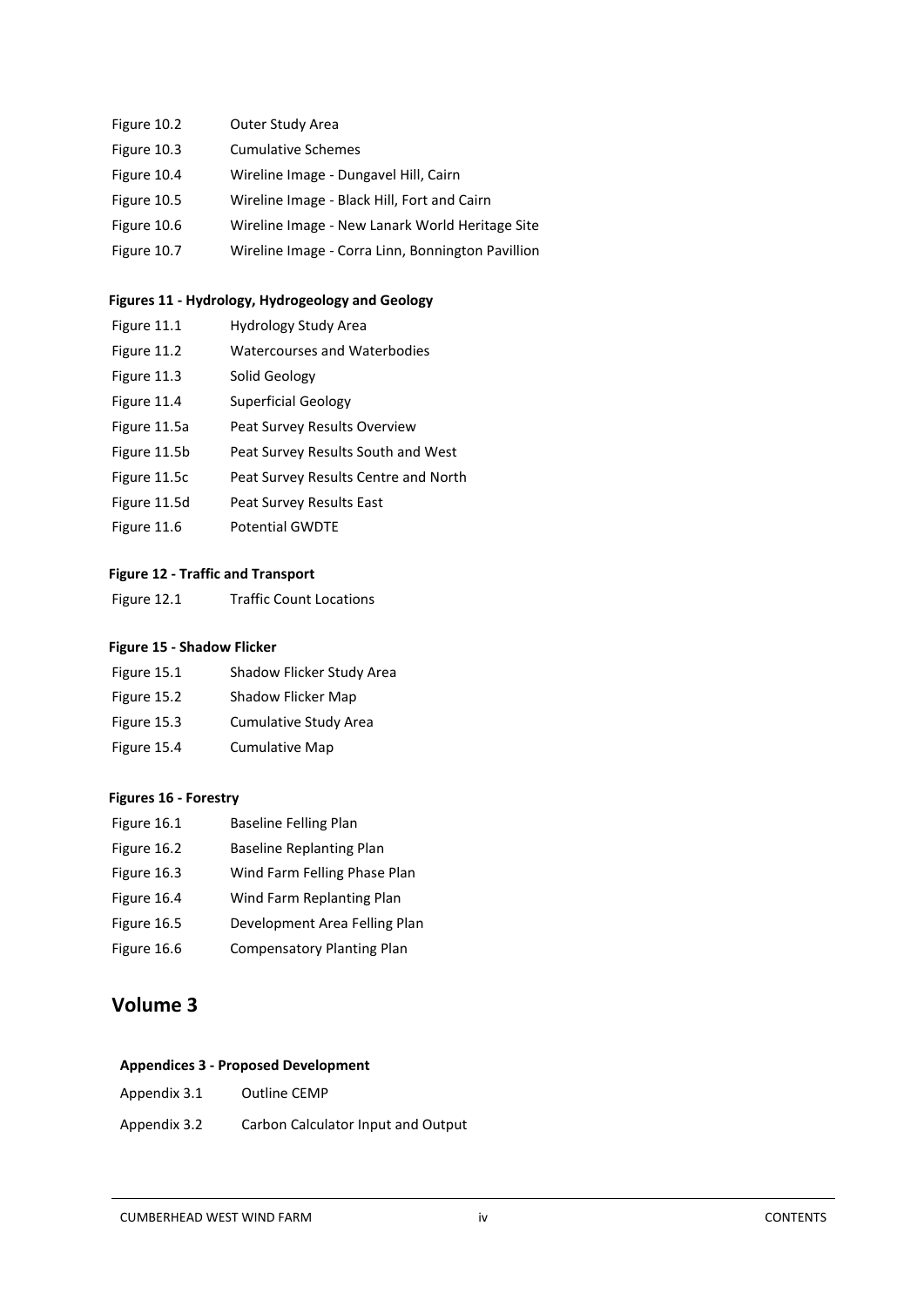#### Appendix 3.3 New Access Track

#### **Appendices 4 - Approach to EIA**

| Appendix 4.1 | <b>EIA Scoping Report</b>              |
|--------------|----------------------------------------|
| Appendix 4.2 | Scottish Government's Scopping Opinion |
| Appendix 4.3 | <b>Further EIA Consultation</b>        |
| Appendix 4.4 | Section 36 Gatecheck Report            |

#### **Appendices 6- Landscape and Visual**

| Appendix 6.1                                             | LVIA Assessment Criteria                                  |  |
|----------------------------------------------------------|-----------------------------------------------------------|--|
| Appendix 6.2                                             | Information to be Read in Conjunction with Visualisations |  |
| Appendix 6.3                                             | Viewpoint Assessment                                      |  |
| Appendix 6.4                                             | Visible Assessment of Turbine Lighting                    |  |
| <b>Lighting Assessment Visualisations (Appendix 6.4)</b> |                                                           |  |
| Figure 1a-d                                              | Viewpoint 1 - Coalburn, Muirburn Place                    |  |
| Figure 2a-d                                              | Viewpoint 4 - Minor Road, Brackenridge                    |  |
| Figure 3a-d                                              | Viewpoint 13 - Victory Park, Muirkirk                     |  |
| Appendix 6.5                                             | Residential Visual Amenity Assessment                     |  |

#### **Appendices 7 - Ecology and Nature Conservation**

| NVC Survey |
|------------|
|            |

- Appendix 7.2 Protected Species Report
- Appendix 7.3 Bat Report
- Appendix 7.4 Fish Habitat Survey Report
- Appendix 7.5 Outline Habitat Management Plan
- Appendix 7.6 Ecology Scoping Report

#### **Appendix 8 - Ornithology**

- Appendix 8.1 Ornithology Technical Report
- Appendix 8.2 Ornithology Scoping Report
- Appendix 8.3 Habitat Regulations Appraisal

#### **Appendices 9 - Noise and Vibration**

- Appendix 9.1 Photographs of Background Noise Survey Locations
- Appendix 9.2 Background Noise Time Histories
- Appendix 9.3 Scatter Plots
- Appendix 9.4 Wind Direction During Surveys
- Appendix 9.5 Predicted Noise Immission Levels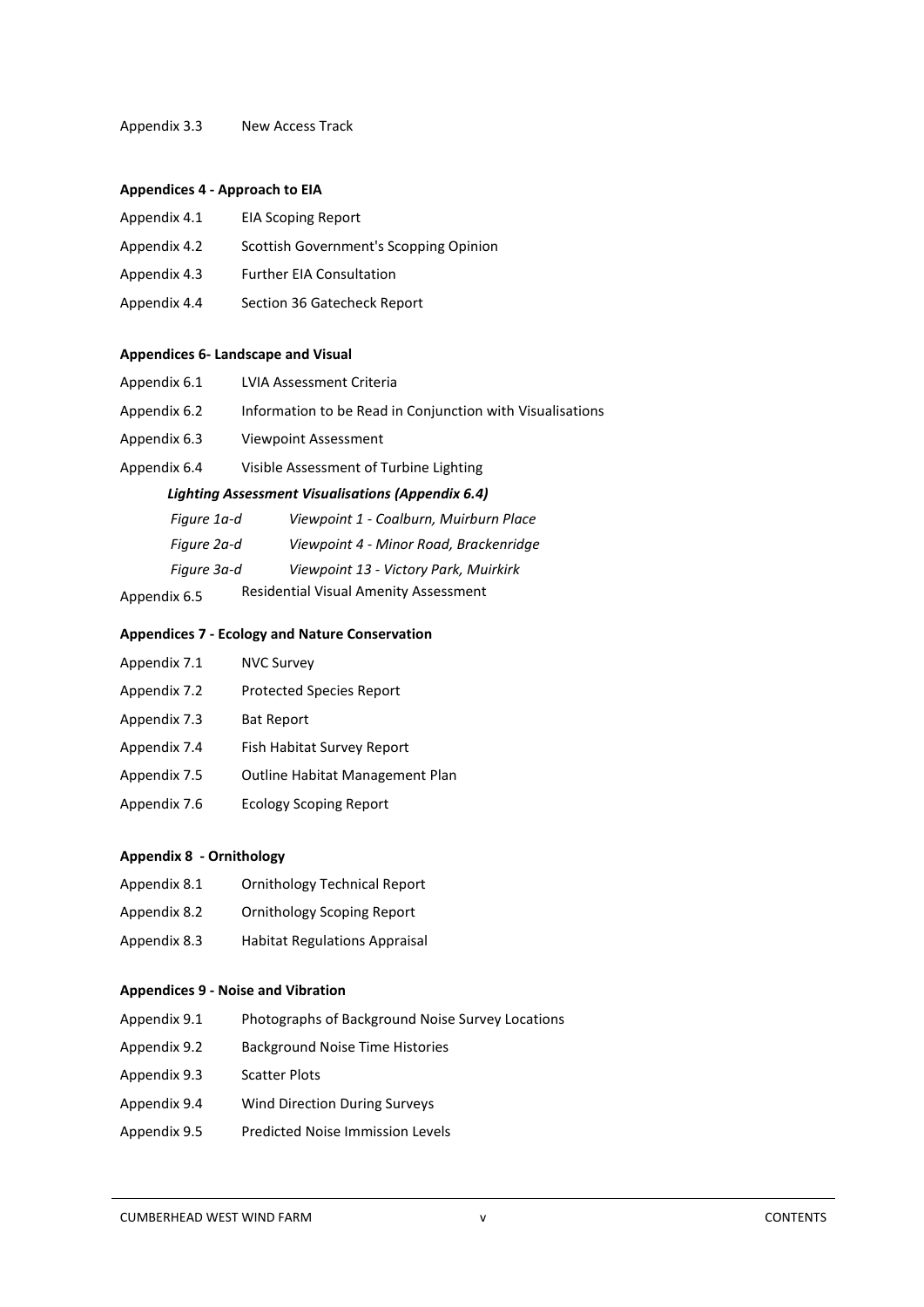#### Appendix 9.6 Cumulative Developments

Appendix 9.7 Turbine Noise Data

#### **Appendix 10 - Cultural Heritage**

- Appendix 10.1 Gazetteer of Heritage Assets within the Inner Study Area
- Appendix 10.2 Gazetteer of Heritage Assets within the Outer Study Area within 5 km
- Appendix 10.3 Gazetteer of Heritage Assets within the Outer Study Area 5 km to 10 km
- Appendix 10.4 Gazetteer of Heritage Assets outside the Outer Study Area

#### **Appendices 11 - Hydrology, Hydrogeology and Geology**

- Appendix 11.1 Peat Slide Risk Assessment
- Appendix 11.2 Outline Peat Management Plan
- Appendix 11.3 Watercourse Crossing Schedule

#### **Appendix 12 - Traffic and Transport**

Appendix 12.1 Swept Path Analysis

#### **Appendix 15 - Shadow Flicker**

| Appendix 15.1 | Meteorological Data          |
|---------------|------------------------------|
| Appendix 15.2 | <b>Shadow Flicker Graphs</b> |

# **Volume 4**

## **Viewpoint Visualisations**

| Figure 6.37a | Viewpoint 1 - Coalburn, Muirburn Place (Baseline Photo and Future Baseline Photo)      |
|--------------|----------------------------------------------------------------------------------------|
| Figure 6.37b | Viewpoint 1 - Coalburn, Muirburn Place (Future Baseline Photo and Cumulative Wireline) |
| Figure 6.37c | Viewpoint 1 – Coalburn, Muirburn Place (Wireline)                                      |
| Figure 6.37d | Viewpoint 1 - Coalburn, Muirburn Place (Cumulative Photomontage)                       |
| Figure 6.38a | Viewpoint 2 - M74 Overbridge (Baseline Photo and Future Baseline Photo)                |
| Figure 6.38b | Viewpoint 2 – M74 Overbridge (Future Baseline Photo and Cumulative Wireline)           |
| Figure 6.38c | Viewpoint 2 – M74 Overbridge (Wireline)                                                |
| Figure 6.38d | Viewpoint 2 - M74 Overbridge (Cumulative Photomontage)                                 |
| Figure 6.39a | Viewpoint 3 - Lesmahagow, Hillcrest (Baseline Photo and Future Baseline Photo)         |
| Figure 6.39b | Viewpoint 3 - Lesmahagow, Hillcrest (Future Baseline Photo and Cumulative Wireline)    |
| Figure 6.39c | Viewpoint 3 - Lesmahagow, Hillcrest Castle (Wireline)                                  |
| Figure 6.39d | Viewpoint 3 – Lesmahagow, Hillcrest Castle (Cumulative Photomontage)                   |
| Figure 6.40a | Viewpoint 4 – Minor Road, Brackenridge (Baseline Photo and Future Baseline Photo)      |
| Figure 6.40b | Viewpoint 4 - Minor Road, Brackenridge (Future Baseline Photo and Cumulative Wireline) |
| Figure 6.40c | Viewpoint 4 – Minor Road, Brackenridge (Wireline)                                      |
| Figure 6.40d | Viewpoint 4 - Minor Road, Brackenridge (Cumulative Photomontage)                       |
|              |                                                                                        |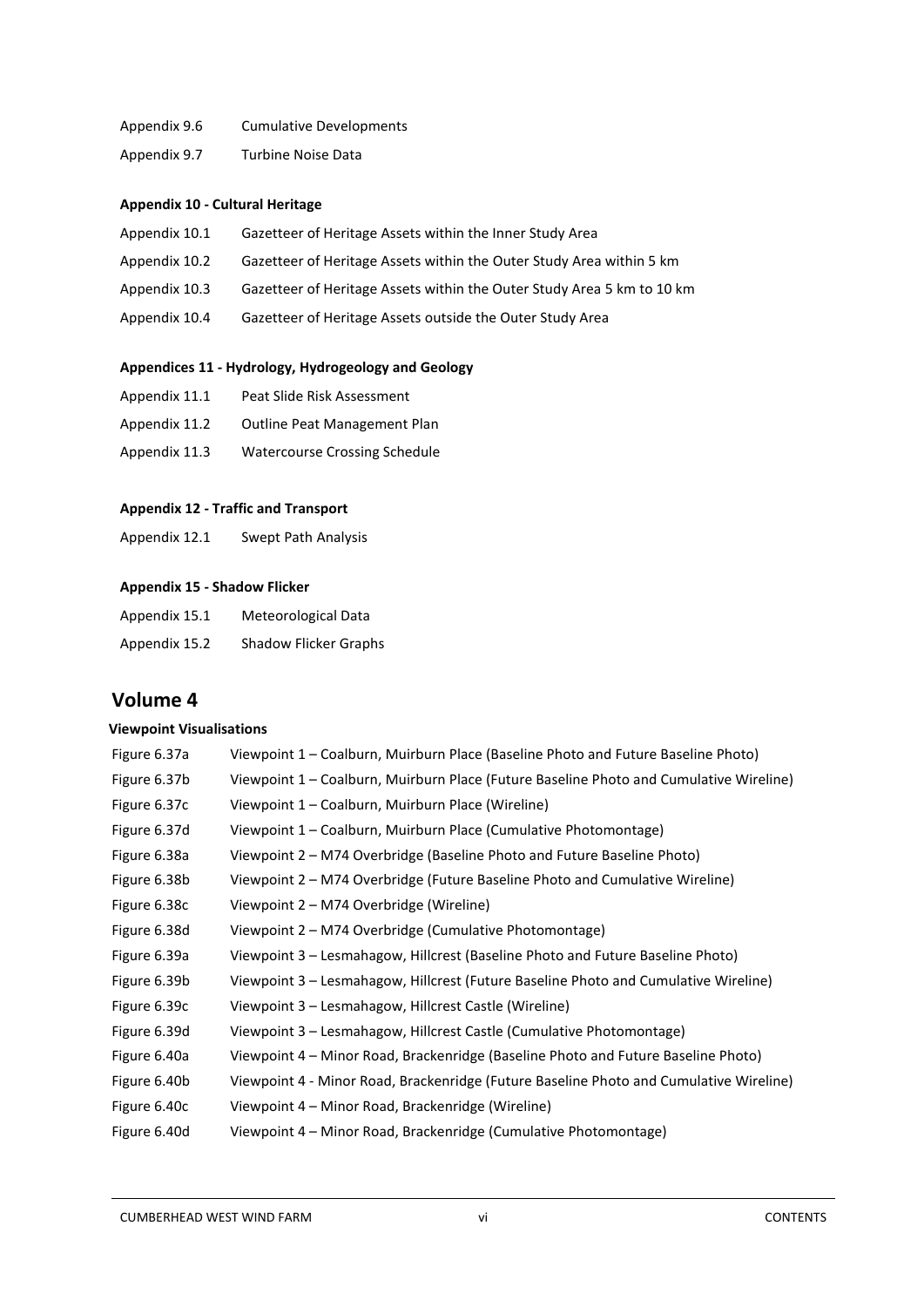| Figure 6.41a | Viewpoint 5 - Sandford, School Road (Baseline Photo and Future Baseline Photo)                     |
|--------------|----------------------------------------------------------------------------------------------------|
| Figure 6.41b | Viewpoint 5 - Sandford, School Road (Future Baseline Photo and Cumulative Wireline)                |
| Figure 6.41c | Viewpoint 5 - Sandford, School Road (Wireline)                                                     |
| Figure 6.41d | Viewpoint 5 - Sandford, School Road (Cumulative Photomontage)                                      |
| Figure 6.42a | Viewpoint 6 - Strathhaven War Memorial (Baseline Photo and Future Baseline Photo)                  |
| Figure 6.42b | Viewpoint 6 - Strathhaven War Memorial (Future Baseline Photo and Cumulative Wireline)             |
| Figure 6.42c | Viewpoint 6 - Strathhaven War Memorial (Wireline)                                                  |
| Figure 6.42d | Viewpoint 6 - Strathhaven War Memorial (Cumulative Photomontage)                                   |
| Figure 6.43a | Viewpoint 7 - A71, Bridge Crossing Calder Water (Baseline Photo and Future Baseline Photo)         |
| Figure 6.43b | Viewpoint 7 - A71, Bridge Crossing Calder Water (Future Baseline Photo and Cumulative<br>Wireline) |
| Figure 6.43c | Viewpoint 7 - A71, Bridge Crossing Calder Water (Wireline)                                         |
| Figure 6.43d | Viewpoint 7 - A71, Bridge Crossing Calder Water (Cumulative Photomontage)                          |
| Figure 6.44a | Viewpoint 8 - Black Hill (Baseline Photo and Future Baseline Photo)                                |
| Figure 6.44b | Viewpoint 8 - Black Hill (Future Baseline Photo and Cumulative Wireline)                           |
| Figure 6.44c | Viewpoint 8 - Black Hill (Wireline)                                                                |
| Figure 6.44d | Viewpoint 8 - Black Hill (Cumulative Photomontage)                                                 |
| Figure 6.45a | Viewpoint 9 - A70 Rigside (Baseline Photo and Future Baseline Photo)                               |
| Figure 6.45b | Viewpoint 9 - A70 Rigside (Future Baseline Photo and Cumulative Wireline)                          |
| Figure 6.45c | Viewpoint 9 - A70 Rigside (Wireline)                                                               |
| Figure 6.45d | Viewpoint 9 - A70 Rigside (Cumulative Photomontage)                                                |
| Figure 6.46a | Viewpoint 10 - Tinto Hill (Baseline Photo and Future Baseline Photo)                               |
| Figure 6.46b | Viewpoint 10 - Tinto Hill (Future Baseline Photo and Cumulative Wireline)                          |
| Figure 6.46c | Viewpoint 10 - Tinto Hill (Wireline)                                                               |
| Figure 6.46d | Viewpoint 10 - Tinto Hill (Cumulative Photomontage)                                                |
| Figure 6.47a | Viewpoint 11 - Douglas, Hill Street (Baseline Photograph and Fuure Baseline Photograph)            |
| Figure 6.47b | Viewpoint 11 - Douglas, Hill Street (Future Baseline Photo and Cumulative Wireline)                |
| Figure 6.47c | Viewpoint 11 - Douglas, Hill Street (Wireline)                                                     |
| Figure 6.47d | Viewpoint 11 - Douglas, Hill Street (Cumulative Photomontage)                                      |
| Figure 6.48a | Viewpoint 12 - Auchensaugh Hill (Baseline Photo and Future Baseline Photo)                         |
| Figure 6.48b | Viewpoint 12 - Auchensaugh Hill (Future Baseline Photo and Cumulative Wireline)                    |
| Figure 6.48c | Viewpoint 12 - Auchensaugh Hill (Wireline)                                                         |
| Figure 6.48d | Viewpoint 12 - Auchensaugh Hill (Cumulative Photomontage)                                          |
| Figure 6.49a | Viewpoint 13 - Victory Park, Muirkirk (Baseline Photo and Future Baseline Photo)                   |
| Figure 6.49b | Viewpoint 13 - Victory Park, Muirkirk (Future Baseline Photo and Cumulative Wireline)              |
| Figure 6.49c | Viewpoint 13 - Victory Park, Muirkirk (Wireline)                                                   |
| Figure 6.49d | Viewpoint 13 - Victory Park, Muirkirk (Cumulative Photomontage)                                    |
| Figure 6.50a | Viewpoint 14 - Nether Wellwood A70 (Baseline Photo and Future Baseline Photo)                      |
| Figure 6.50b | Viewpoint 14 - Nether Wellwood A70 (Future Baseline Photo and Cumulative Wireline)                 |
| Figure 6.50c | Viewpoint 14 - Nether Wellwood A70 (Wireline)                                                      |
| Figure 6.50d | Viewpoint 14 - Nether Wellwood A70 (Cumulative Photomontage)                                       |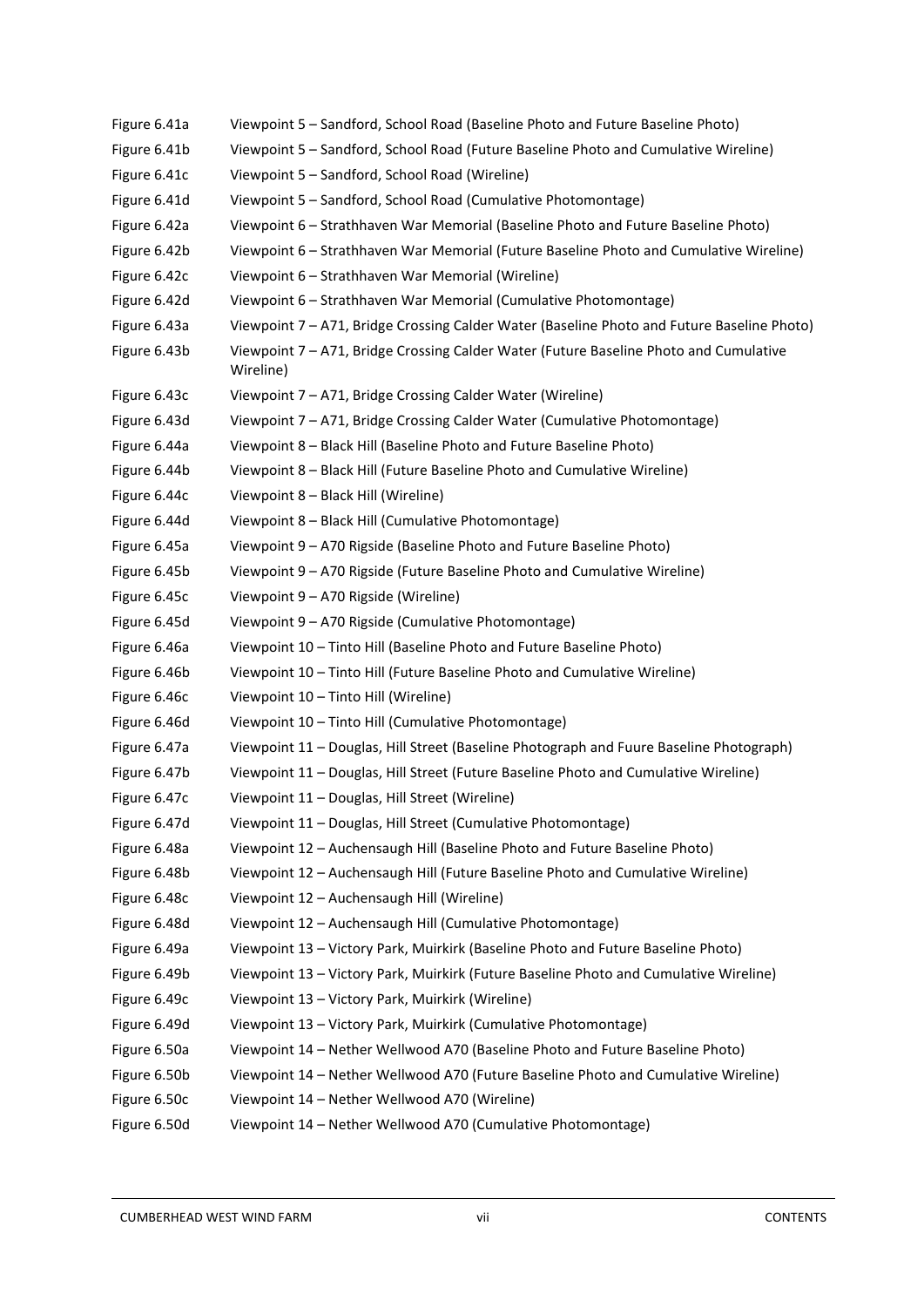| Figure 6.51a | Viewpoint 15 – Cairn Table (Baseline Photo and Future Baseline Photo)          |
|--------------|--------------------------------------------------------------------------------|
| Figure 6.51b | Viewpoint 15 - Cairn Table (Future Baseline Photo and Cumulative Wireline)     |
| Figure 6.51c | Viewpoint 15 – Cairn Table (Wireline)                                          |
| Figure 6.51d | Viewpoint 15 - Cairn Table (Cumulative Photomontage)                           |
| Figure 6.52a | Viewpoint 16 - Cairn Kinney (Baseline Photo and Future Baseline Photo)         |
| Figure 6.52b | Viewpoint 16 - Cairn Kinney (Future Baseline Photo and Cumulative Wireline)    |
| Figure 6.52c | Viewpoint 16 – Cairn Kinney (Wireline)                                         |
| Figure 6.52d | Viewpoint 16 – Cairn Kinney (Cumulative Photomontage)                          |
| Figure 6.53a | Viewpoint 17 – Hyndford Bridge (Baseline Photo and Future Baseline Photo)      |
| Figure 6.53b | Viewpoint 17 – Hyndford Bridge (Future Baseline Photo and Cumulative Wireline) |
| Figure 6.53c | Viewpoint 17 – Hyndford Bridge (Wireline)                                      |
| Figure 6.53d | Viewpoint 17 – Hyndford Bridge (Cumulative Photomontage)                       |
| Figure 6.54a | Viewpoint 17 - Loundoun Hill (Baseline Photo and Future Baseline Photo)        |
| Figure 6.54b | Viewpoint 17 - Loundoun Hill (Future Baseline Photo and Cumulative Wireline)   |
| Figure 6.54c | Viewpoint 17 - Loundoun Hill (Wireline)                                        |
| Figure 6.54d | Viewpoint 17 - Loundoun Hill (Cumulative Photomontage)                         |